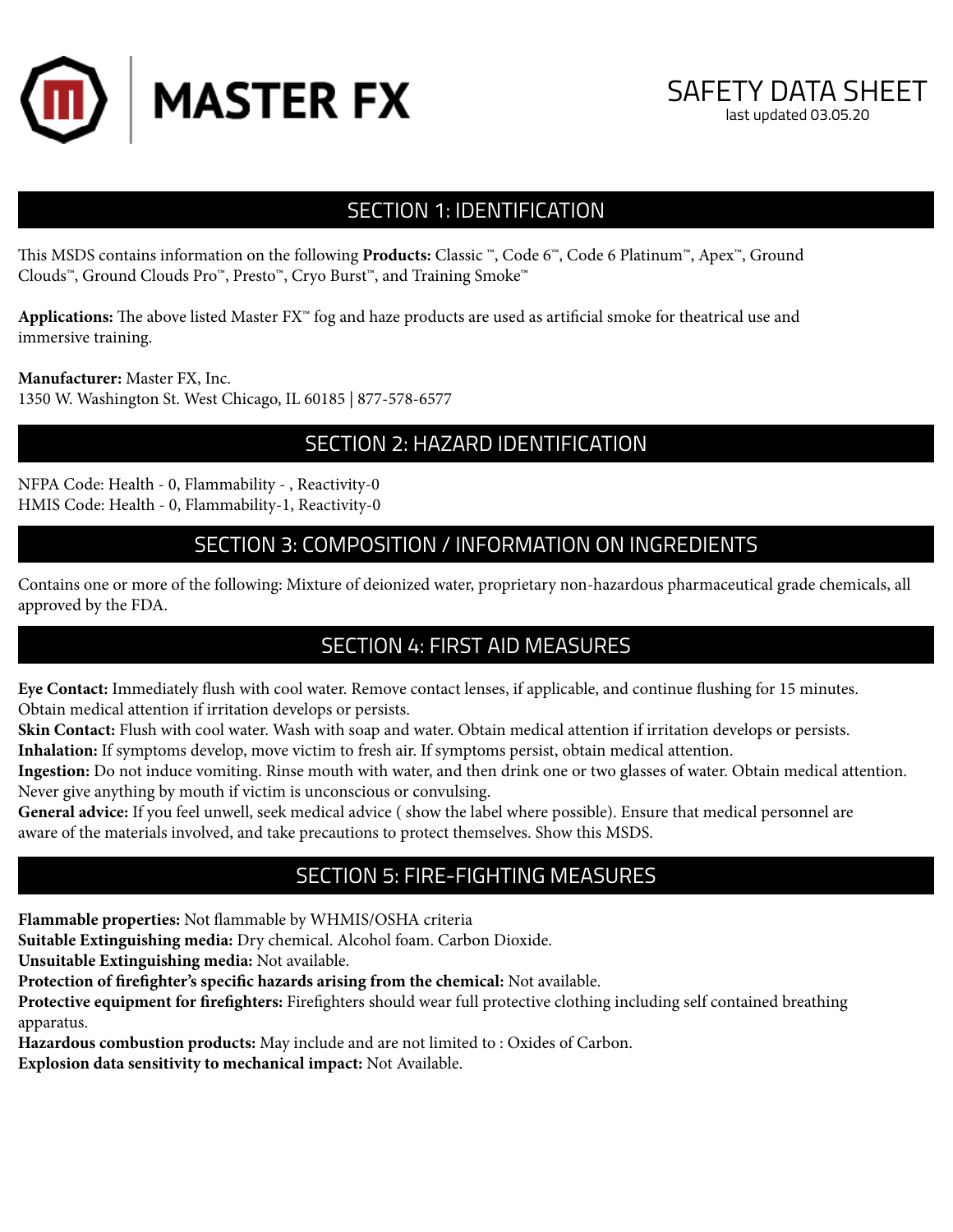# SECTION 6: ACCIDENTAL RELEASE MEASURES

**Personal Precautions:** Keep unnecessary personnel away. Do not touch damaged containers or spilled material unless wearing appropriate protective clothing.

**Methods for containment:** Stop leak if you can do so without risk. Prevent entry into waterways, sewers, basements, or confined areas.

**Methods for cleaning up:** Before attempting clean up, refer to hazard data given above. Small spills may be absorbed with non-reactive absorbent material and placed in suitable, covered, labeled containers. Prevent large spills from entering sewers or waterways. Contact emergency services and supplier for advice.

# SECTION 7: HANDLING AND STORAGE

**Handling:** Use good hygiene and safety practices in handling this material.

**Storage:** Keep out of reach of children. Store in a closed container away from incompatible materials. Store in a cool dry place. Avoid extremely hot or cold temperatures.

## SECTION 8: EXPOSURE CONTROLS / PERSONAL PROTECTION

**Eye Protection:** Safety Glasses Recommended

**Hand Protection:** If there is a constant skin contact, rubber gloves are recommended.

**Respiratory Protection:** Not normally required if good ventilation is maintained.

**General Hygiene Considerations:** Use good hygiene and safety practices when handling this material. When using, do not eat or drink. Wash hands immediately after handling products.

# SECTION 9: CHEMICAL AND PHYSICAL PROPERTIES

**Appearance:** Clear, Red **Color:** Clear **Form:** Liquid **Odor:** No Odor **Odor Threshold:** N/A **Physical State:** Liquid **pH:** Neutral **Melting Point:** N/A **Freezing Point:** N/A **Boiling Point:** N/A **Freezing Point:** N/A **Flash Point:** > 121° C (249.80° F) Tag Closed Cup **Evaporation rate:** N/A **Flammability limits in air, lower, % by volume:** N/A **Flammability limits in air, upper, % by volume:** N/A **Vapor Pressure:** N/A **Vapor Density:** >1 (air=1) **Specific Gravity:** ~ 1.083 (H20=1) **Octanol/Waer Coefficient:** N/A **Solubility H20:** Complete **Auto-Ignition Temperature:** N/A **Viscosity:** N/A **% Volatile:** N/A

# SECTION 10: STABILITY AND REACTIVITY

**Chemical Stability:** Stable

**Conditions to Avoid:** Do not mix with other chemicals.

**Incompatible Materials:** Caustics, Acids, Oxidizers.

**Hazardous decomposition products:** May include and are not limited to: Oxides of Carbon when heated to decomposition. Possibility of hazardous reactions: Hazardous polymerization does not occur.